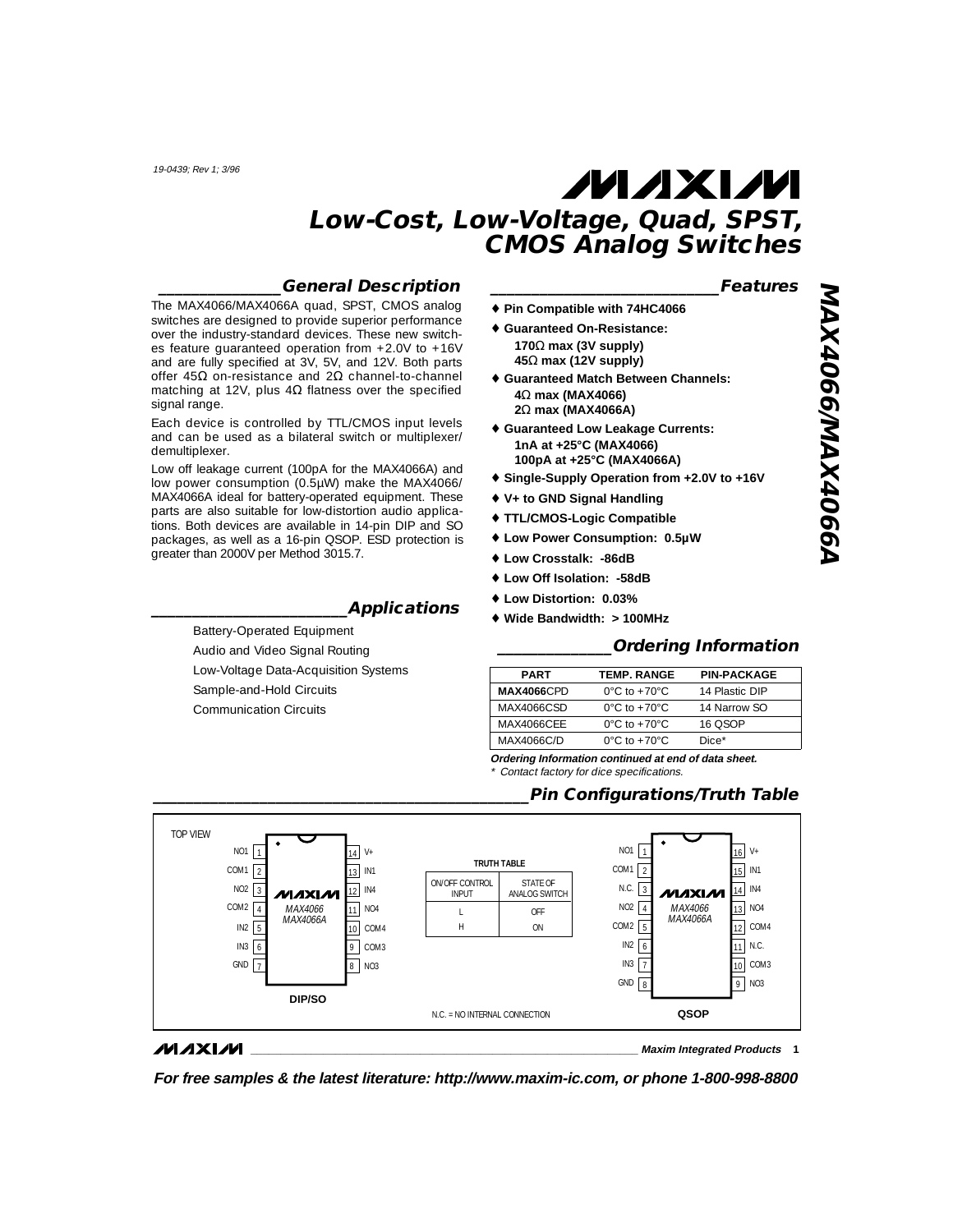### **ABSOLUTE MAXIMUM RATINGS**

(Voltages referenced to GND)

| Continuous Power Dissipation $(T_A = +70^{\circ}C)$ |  |
|-----------------------------------------------------|--|
| Plastic DIP (derate 10.00mW/°C above +70°C) 800mW   |  |
| Narrow SO (derate 8.00mW/°C above +70°C) 640mW      |  |
| QSOP (derate 9.52mW/°C above +70°C)762mW            |  |

| <b>Operating Temperature Ranges</b>          |  |
|----------------------------------------------|--|
|                                              |  |
|                                              |  |
| MAX4066MJD/MAX4066AMJD 55°C to +125°C        |  |
|                                              |  |
| Lead Temperature (soldering, 10sec)  + 300°C |  |
|                                              |  |

**Note 1:** Signals on NO\_, COM\_, or IN\_ exceeding V+ or GND are clamped by internal diodes. Limit forward-diode current to maximum current rating.

Stresses beyond those listed under \*Absolute Maximum Ratings\* may cause permanent damage to the device. These are stress ratings only, and functional<br>operation of the device at these or any other conditions beyond those in

### **ELECTRICAL CHARACTERISTICS—Single +12V Supply**

 $(V_+ = 12V \pm 10\%$ , GND = 0V, V<sub>INH</sub> = 4.0V, V<sub>INL</sub> = 0.8V, T<sub>A</sub> = T<sub>MIN</sub> to T<sub>MAX</sub>, unless otherwise noted.)

| <b>PARAMETER</b>                     | <b>SYMBOL</b>                                                                                                                         | <b>CONDITIONS</b>                  |                              |              | <b>MIN</b> | <b>TYP</b><br>(Note 2) | <b>MAX</b>     | <b>UNITS</b> |  |
|--------------------------------------|---------------------------------------------------------------------------------------------------------------------------------------|------------------------------------|------------------------------|--------------|------------|------------------------|----------------|--------------|--|
| <b>ANALOG SWITCH</b>                 |                                                                                                                                       |                                    |                              |              |            |                        |                |              |  |
| Analog Signal Range                  | VCOM,<br><b>V<sub>NO</sub></b>                                                                                                        | (Note 3)                           |                              |              | $\Omega$   |                        | $V +$          | $\vee$       |  |
|                                      |                                                                                                                                       | $V_+ = 12V$ .                      | $TA = +25^{\circ}C$          |              |            | 16                     | 45             |              |  |
| On-Resistance                        | $R_{ON}$                                                                                                                              | $l_{COM} = 2mA$                    | $TA = TMIN$                  | C, E         |            |                        | 55             | Ω            |  |
|                                      |                                                                                                                                       | $VNO = 10V$                        | to T <sub>MAX</sub>          | M            |            |                        | 75             |              |  |
| On-Resistance Match                  |                                                                                                                                       | $V_{+} = 12V$ ,                    | $T_A = +25^{\circ}C$         | MAX4066      |            | 0.5                    | $\overline{4}$ |              |  |
| Between Channels (Note 4)            | $\Delta R_{ON}$                                                                                                                       | $l_{COM} = 2mA$ .                  |                              | MAX4066A     |            | 0.5                    | 2              | Ω            |  |
|                                      |                                                                                                                                       | $VNO = 10V$                        | $T_A = T_{MIN}$ to $T_{MAX}$ |              |            |                        | 6              |              |  |
| On-Resistance Flatness               | RFLAT(ON)                                                                                                                             | $V_+ = 12V$ ,<br>$l_{COM} = 2mA$   | $T_A = +25^{\circ}C$         |              |            | $\mathcal{P}$          | 4              | $\Omega$     |  |
| (Note 5)                             |                                                                                                                                       | $V_{NO} = 10V, 5V, 1V$             | $TA = TMIN$ to $TMAX$        |              |            |                        | 6              |              |  |
|                                      | MAX4066<br>$TA = +25^{\circ}C$<br>$V_+ = 12V$ ,<br>MAX4066A<br>$V_{COM} = 0V$ ,<br>INO(OFF)<br>C, E<br>$T_A = T_{MIN}$<br>$VNO = 10V$ | $-1$                               |                              | $\mathbf{1}$ |            |                        |                |              |  |
| NO or NC Off Leakage                 |                                                                                                                                       | to T <sub>MAX</sub><br>M           |                              |              | $-0.1$     |                        | 0.1            | nA           |  |
| Current (Note 6)                     |                                                                                                                                       |                                    |                              |              | $-6$       |                        | 6              |              |  |
|                                      |                                                                                                                                       |                                    |                              | $-100$       |            | 100                    |                |              |  |
|                                      |                                                                                                                                       |                                    | $TA = +25^{\circ}C$          | MAX4066      | $-1$       |                        | $\mathbf{1}$   |              |  |
| COM Off Leakage Current<br>ICOM(OFF) |                                                                                                                                       | $V + = 12V,$<br>$V_{COM} = 0V$ ,   |                              | MAX4066A     | $-0.1$     |                        | 0.1            | nA           |  |
| (Note 6)                             | $VNO = 10V$                                                                                                                           | $TA = TMIN$                        | C, E                         | $-6$         |            | 6                      |                |              |  |
|                                      |                                                                                                                                       |                                    | to T <sub>MAX</sub>          | M            | $-100$     |                        | 100            |              |  |
|                                      |                                                                                                                                       |                                    | $TA = +25^{\circ}C$          | MAX4066      | $-2$       |                        | $\mathfrak{D}$ |              |  |
| COM On Leakage Current               | ICOM(ON)                                                                                                                              | $V_+ = 12V$ .<br>$V_{COM} = 10V$ , |                              | MAX4066A     | $-0.2$     |                        | 0.2            | nA           |  |
| (Note 6)                             |                                                                                                                                       | $VNO = 10V$                        | $TA = TMIN$                  | C.E          | $-12$      |                        | 12             |              |  |
|                                      |                                                                                                                                       |                                    | to T <sub>MAX</sub><br>M     |              | $-200$     |                        | 200            |              |  |

 $MMXM$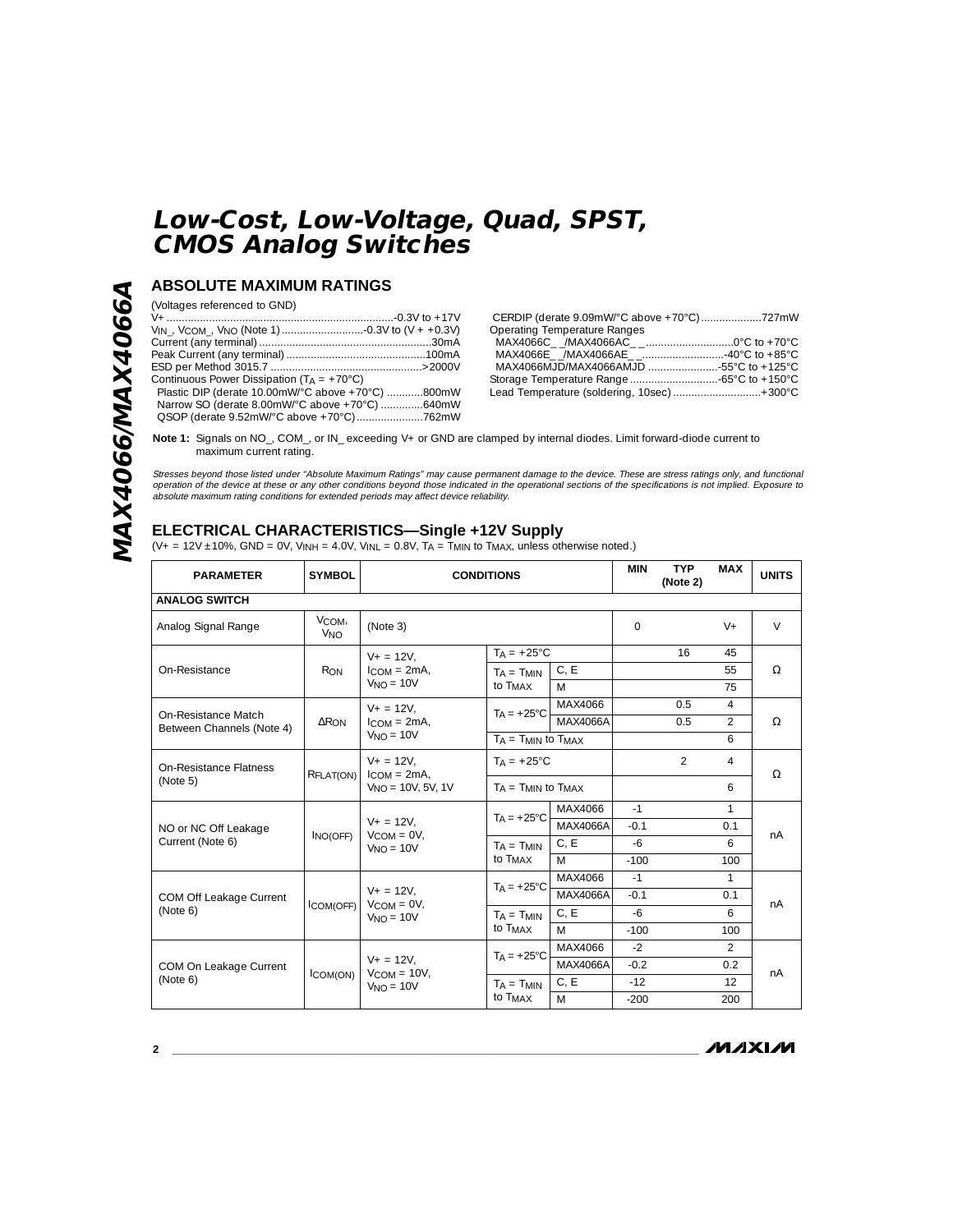#### **ELECTRICAL CHARACTERISTICS—Single +12V Supply (continued)**

(V+ = 12V  $\pm$ 10%, GND = 0V, V<sub>INH</sub> = 4.0V, V<sub>INL</sub> = 0.8V, T<sub>A</sub> = T<sub>MIN</sub> to T<sub>MAX</sub>, unless otherwise noted.)

| <b>PARAMETER</b>                         | <b>SYMBOL</b>          | <b>CONDITIONS</b>                                                         |                              | <b>MIN</b> | <b>TYP</b><br>(Note 2) | <b>MAX</b> | <b>UNITS</b>    |
|------------------------------------------|------------------------|---------------------------------------------------------------------------|------------------------------|------------|------------------------|------------|-----------------|
| <b>LOGIC INPUT</b>                       |                        |                                                                           |                              |            |                        |            |                 |
| Input Current with Input<br>Voltage High | <b>I</b> INH           | $IN = 5.0V$ , all others = $0.8V$                                         |                              | $-0.5$     | 0.005                  | 0.5        | μA              |
| Input Current with Input<br>Voltage Low  | <sup>I</sup> INL       | $IN = 0.8V$ , all others = $5.0V$                                         |                              | $-0.5$     | 0.005                  | 0.5        | μA              |
| <b>DYNAMIC</b>                           |                        |                                                                           |                              |            |                        |            |                 |
| Turn-On Time                             | ton                    | $V_{COM} = 10V$ , Figure 2                                                | $TA = +25^{\circ}C$          |            | 25                     | 100        | ns              |
|                                          |                        |                                                                           | $T_A = T_{MIN}$ to $T_{MAX}$ |            |                        | 150        |                 |
| Turn-Off Time                            | toff                   | $V_{COM} = 10V$ , Figure 2                                                | $TA = +25^{\circ}C$          |            | 15                     | 75         | ns              |
|                                          |                        |                                                                           | $T_A = T_{MIN}$ to $T_{MAX}$ |            |                        | 100        |                 |
| On-Channel Bandwidth                     | <b>BW</b>              | Signal = 0dbm, Figure 4,<br>50 $\Omega$ in and out                        | $Ta = +25^{\circ}C$          |            | 100                    |            | MH <sub>7</sub> |
| Charge Injection<br>(Note 3)             | <b>VCTF</b>            | $C_1 = 1.0nF$ , $V_{GFN} = 0V$ ,<br>$R_{\text{GFN}} = 0\Omega$ , Figure 3 | $TA = +25^{\circ}C$          |            | 1                      | 10         | pC              |
| Off Isolation (Note 7)                   | <b>V<sub>ISO</sub></b> | $R_1 = 50\Omega$ , C <sub>1</sub> = 5pF,<br>$f = 1$ MHz, Figure 4         | $Ta = +25^{\circ}C$          |            | $-58$                  |            | dB              |
| Crosstalk (Note 8)                       | $V_{CT}$               | $R_1 = 50\Omega$ , C <sub>1</sub> = 5pF,<br>$f = 1$ MHz, Figure 5         | $T_A = +25^{\circ}C$         |            | $-86$                  |            | dB              |
| NO Capacitance                           | C(OFF)                 | $f = 1$ MHz, Figure 6                                                     | $TA = +25^{\circ}C$          |            | $\mathsf{Q}$           |            | pF              |
| COM Off Capacitance                      | CCOM(OFF)              | $f = 1$ MHz, Figure 6                                                     | $T_A = +25^{\circ}C$         |            | 9                      |            | pF              |
| COM On Capacitance                       | CCOM(ON)               | $f = 1$ MHz, Figure 6                                                     | $TA = +25^{\circ}C$          |            | 22                     |            | pF              |
| <b>SUPPLY</b>                            |                        |                                                                           |                              |            |                        |            |                 |
| Power-Supply Range                       |                        |                                                                           |                              |            |                        |            | $\vee$          |
| Supply Current                           | $ +$                   | $V_{IN} = OV$ or $V_{+}$ ,<br>all channels on or off                      | $TA = TMIN$ to $TMAX$        | $-1$       | 0.001                  | 1          | μA              |
| <b>Total Harmonic</b><br>Distortion      | <b>THD</b>             |                                                                           | $T_A = T_{MIN}$ to $T_{MAX}$ |            | 0.03                   |            | %               |

**MAX4066/MAX4066A MAX4066/MAX4066A**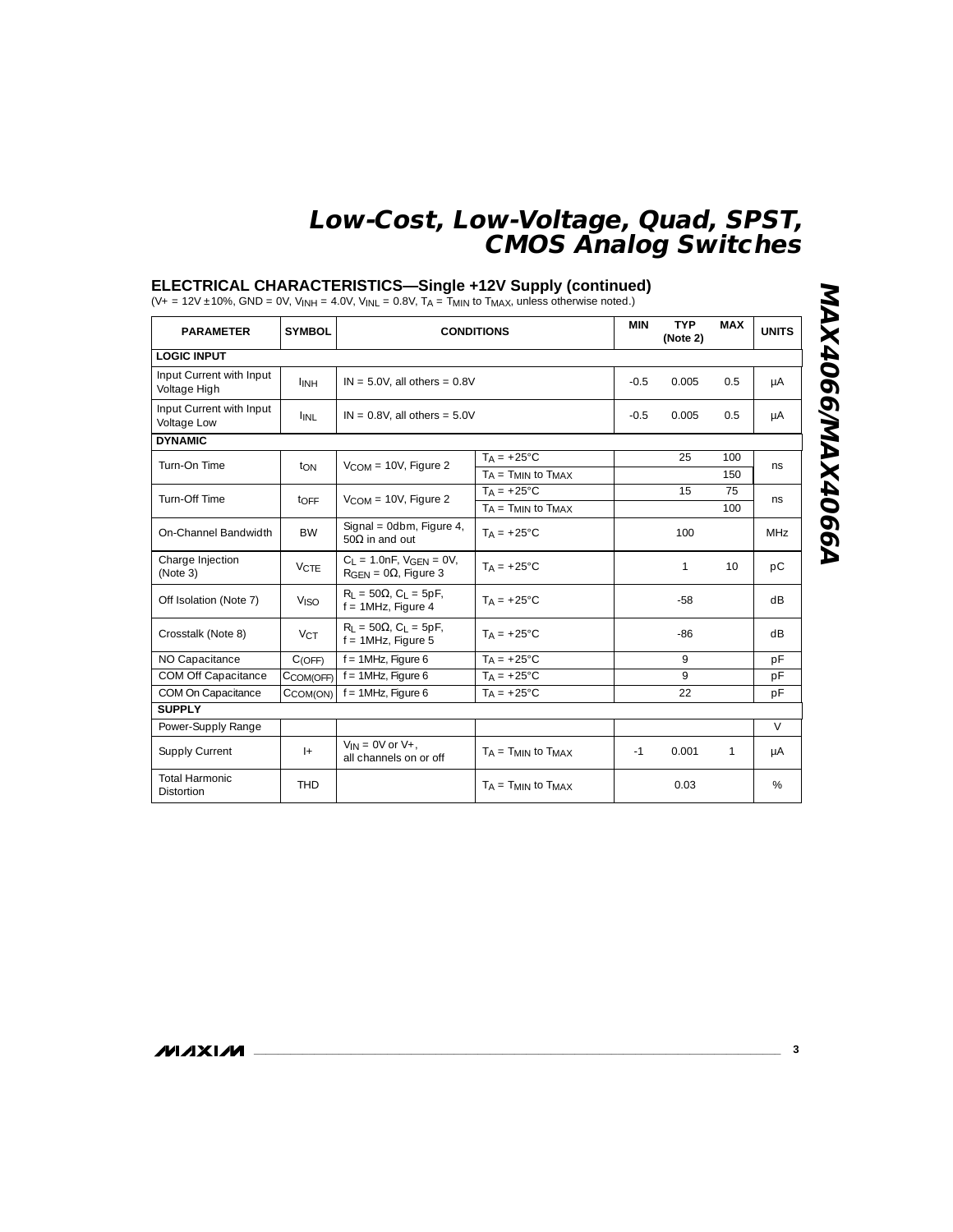# MAX4066/MAX4066A **MAX4066/MAX4066A**

#### **ELECTRICAL CHARACTERISTICS—Single +5V Supply**

(V+ = 5V ±10%, V- = 0V ±10%, GND = 0V, V<sub>INH</sub> = 2.4V, V<sub>INL</sub> = 0.8V, T<sub>A</sub> = T<sub>MIN</sub> to T<sub>MAX</sub>, unless otherwise noted.)

| <b>PARAMETER</b>                   | <b>SYMBOL</b>                       | <b>CONDITIONS</b>                                                             |                                                 | <b>MIN</b> | <b>TYP</b><br>(Note 2) | <b>MAX</b>     | <b>UNITS</b>   |            |
|------------------------------------|-------------------------------------|-------------------------------------------------------------------------------|-------------------------------------------------|------------|------------------------|----------------|----------------|------------|
| <b>ANALOG SWITCH</b>               |                                     |                                                                               |                                                 |            |                        |                |                |            |
| Analog Signal Range                | V <sub>COM</sub><br>V <sub>NO</sub> | (Note 3)                                                                      |                                                 |            | $\Omega$               |                | $V +$          | V          |
|                                    |                                     | $V_+ = 4.5V,$                                                                 | $TA = +25^{\circ}C$                             |            |                        | 45             | 75             |            |
| On-Resistance                      | R <sub>ON</sub>                     | $ICOM = -1.0mA,$                                                              | $T_A = T_{MIN}$                                 | C, E       |                        | 52             | 100            | Ω          |
|                                    |                                     | $VNO = 3.5V$                                                                  | to T <sub>MAX</sub>                             | M          |                        |                | 125            |            |
| On-Resistance Match                |                                     | $V + = 5V$ ,                                                                  | $TA = +25^{\circ}C$                             |            |                        | 0.3            | $\overline{4}$ |            |
| Between Channels (Note 4)          | $\Delta R_{ON}$                     | $l_{COM} = -1.0mA$<br>$VNO = 3V$                                              | $T_A = T_{MIN}$ to $T_{MAX}$                    |            |                        |                | 12             | Ω          |
| On-Resistance Flatness             |                                     | $V + = 5V$ .                                                                  | $TA = +25^{\circ}C$                             |            |                        | $\overline{4}$ | 6              |            |
| (Notes 3, 5)                       | RFLAT(ON)                           | $ICOM = -1.0mA,$<br>$V_{NO} = 1V, 3V$                                         | $T_A = T_{MIN}$ to $T_{MAX}$                    |            |                        |                | 8              | Ω          |
|                                    |                                     |                                                                               |                                                 | MAX4066    | $-1$                   |                | 1              | nA         |
| NO Off Leakage<br>Current (Note 6) | INO(OFF)                            | $V_+ = 5.5V,$<br>$V_{COM} = 0V$ ,<br>$VNO = 4.5V$                             | $T_A = +25^{\circ}C$                            | MAX4066A   | $-0.1$                 |                | 0.1            |            |
|                                    |                                     |                                                                               | C, E<br>$TA = TMIN$<br>to T <sub>MAX</sub><br>M |            | $-6$                   |                | 6              |            |
|                                    |                                     |                                                                               |                                                 | $-100$     |                        | 100            |                |            |
|                                    |                                     |                                                                               | $TA = +25^{\circ}C$                             | MAX4066    | $-1$                   |                | $\mathbf{1}$   |            |
| COM Off Leakage Current            | COM(OFF)                            | $V_+ = 5.5V,$<br>$V_{COM} = 0V$ ,<br>$VNO = 4.5V$                             |                                                 | MAX4066A   | $-0.1$                 |                | 0.1            | nA         |
| (Note 6)                           |                                     |                                                                               | $T_A = T_{MIN}$                                 | C, E       | $-6$                   |                | 6              |            |
|                                    |                                     |                                                                               | to T <sub>MAX</sub>                             | M          | $-100$                 |                | 100            |            |
|                                    |                                     | $V_+ = 5.5V,$<br>$V_{COM} = 5V$ ,<br>$VNO = 4.5V$                             | $TA = +25^{\circ}C$<br>$T_A = T_{MIN}$          | MAX4066    | $-2$                   |                | 2              | nA         |
| COM On Leakage Current             | ICOM(ON)                            |                                                                               |                                                 | MAX4066A   | $-0.2$                 |                | 0.2            |            |
| (Note 6)                           |                                     |                                                                               |                                                 | C, E       | $-12$                  |                | 12             |            |
|                                    |                                     |                                                                               | to T <sub>MAX</sub>                             | M          | $-200$                 |                | 200            |            |
| <b>DYNAMIC</b>                     |                                     |                                                                               |                                                 |            |                        |                |                |            |
| Turn-On Time                       | ton                                 | $VNO = 3V$                                                                    | $TA = +25^{\circ}C$                             |            |                        | 43             | 125            | <b>ns</b>  |
|                                    |                                     |                                                                               | $T_A = T_{MIN}$ to $T_{MAX}$                    |            |                        |                | 175            |            |
| Turn-Off Time                      | toff                                | $VNO = 3V$                                                                    | $T_A = +25^{\circ}$ C                           |            |                        | 18             | 75             | ns         |
|                                    |                                     |                                                                               | $T_A = T_{MIN}$ to $T_{MAX}$                    |            |                        |                | 125            |            |
| On-Channel<br><b>Bandwidth</b>     | <b>BW</b>                           | Signal = $0dBm$ ,<br>50 $\Omega$ in and out, Figure 4                         |                                                 |            |                        | 100            |                | <b>MHz</b> |
| Charge Injection<br>(Note 3)       | $\Omega$                            | $VGEN = OV, RGB = OV,$<br>$C_L = 1.0nF$ , Figure 3                            | $TA = +25^{\circ}C$                             |            |                        | $\overline{2}$ | 10             | рC         |
| <b>SUPPLY</b>                      |                                     |                                                                               |                                                 |            |                        |                |                |            |
| Positive Supply Current            | $ +$                                | $V_+$ = 5.5V, V <sub>IN</sub> = 0V or V <sub>+</sub> , all channels on or off |                                                 | $-1$       |                        | 1              | $\mu A$        |            |

**MAXIM**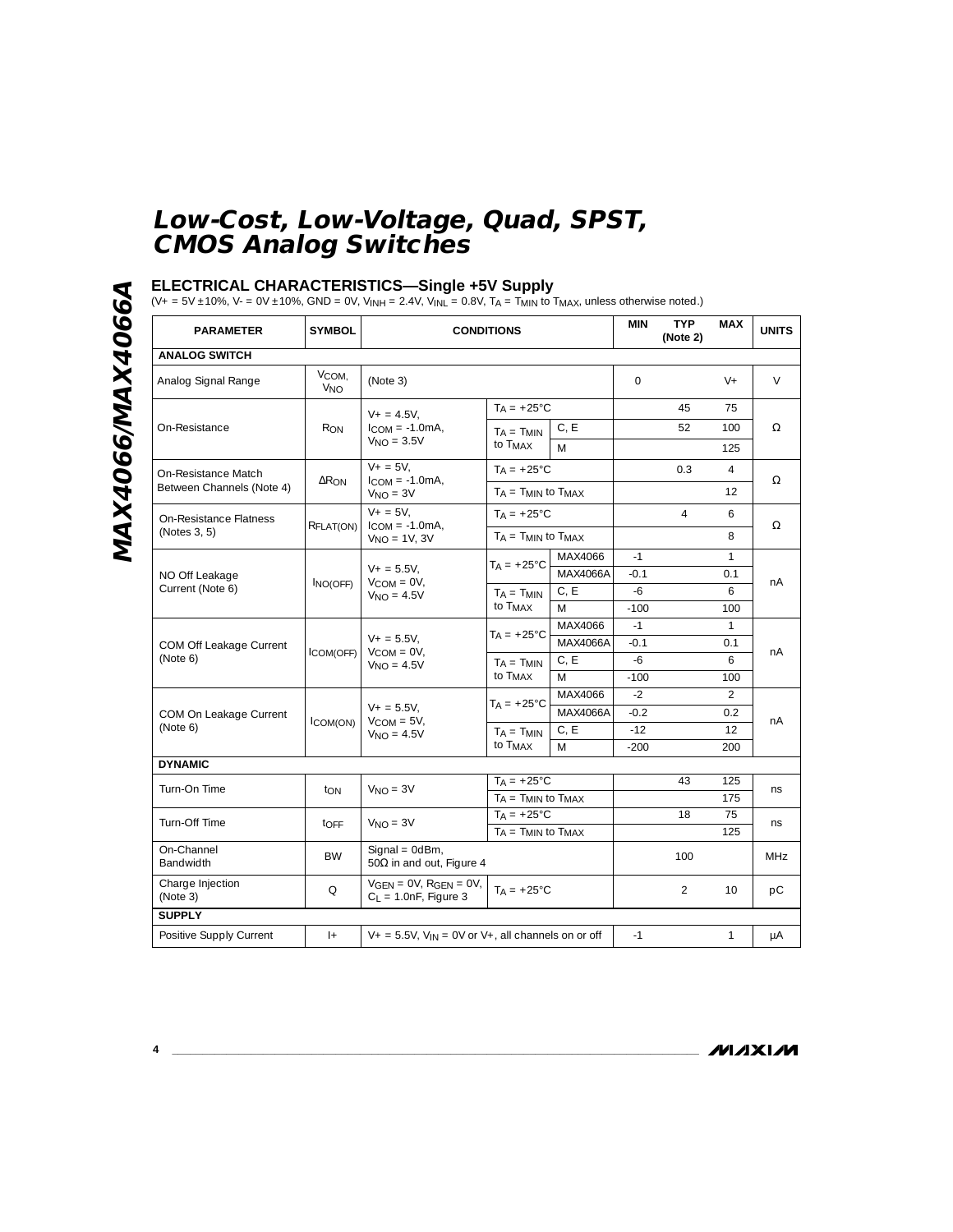#### **ELECTRICAL CHARACTERISTICS—Single +3V Supply**

 $(V_+ = 2.7V \text{ to } 3.3V \pm 10\%$ , GND = 0V,  $V_{INH} = 2.4V$ ,  $V_{INL} = 0.8V$ ,  $T_A = T_{MIN} \text{ to } T_{MAX}$ , unless otherwise noted.)

| <b>PARAMETER</b>          | <b>SYMBOL</b>                             | <b>CONDITIONS</b>                                          |                              | <b>MIN</b> | <b>TYP</b><br>(Note 2) | <b>MAX</b> | <b>UNITS</b> |
|---------------------------|-------------------------------------------|------------------------------------------------------------|------------------------------|------------|------------------------|------------|--------------|
| <b>ANALOG SWITCH</b>      |                                           |                                                            |                              |            |                        |            |              |
| Analog Signal Range       | V <sub>COM</sub><br><b>V<sub>NO</sub></b> | (Note 3)                                                   |                              | 0          |                        | $V +$      | $\vee$       |
|                           |                                           | $V_+ = 3V$ .                                               | $T_A = +25^{\circ}C$         |            |                        | 170        |              |
| Channel On-Resistance     | <b>RON</b>                                | $ICOM = -1.0mA$<br>$VNO = 1.5V$                            | $TA = TMIN$ to $TMAX$        |            |                        | 225        | Ω            |
| <b>DYNAMIC</b>            |                                           |                                                            |                              |            |                        |            |              |
| Turn-On Time (Note 3)     | ton                                       | $V_+ = 3V$ .                                               | $T_A = +25^{\circ}C$         |            | 80                     | 185        | ns           |
|                           |                                           | $V_{\text{NO}}$ or $V_{\text{NC}} = 1.5V$                  | $T_A = T_{MIN}$ to $T_{MAX}$ |            |                        | 230        |              |
| Turn-Off Time (Note 3)    | toff                                      | $V_+ = 3V$ .                                               | $T_A = +25^{\circ}C$         |            | 28                     | 150        | ns           |
|                           |                                           | $V_{NO}$ or $V_{NC} = 1.5V$                                | $TA = TMIN$ to $TMAX$        |            |                        | 200        |              |
| Charge Injection (Note 3) | $\mathsf O$                               | $C_1 = 1.0nF$ ,<br>$V_{GFN} = OV, R_{GFN} = OV$            | $T_A = +25^{\circ}C$         |            | 2                      | 10         | pC           |
| <b>SUPPLY</b>             |                                           |                                                            |                              |            |                        |            |              |
| Positive Supply Current   | $ + $                                     | $V_+$ = 3.6V, $V_{IN}$ = 0V or V +, all channels on or off |                              | $-1$       | 0.001                  | 1          | μA           |

**Note 2:** The algebraic convention, where the most negative value is a minimum and the most positive value a maximum, is used in this data sheet.

**Note 3:** Guaranteed by design.

**Note 4:**  $\Delta R_{ON} = R_{ON}$  (max) -  $R_{ON}$  (min).

**Note 5:** Flatness is defined as the difference between the maximum and minimum value of on-resistance as measured over the specified analog signal range.

**Note 6:** Leakage parameters are 100% tested at maximum-rated hot temperature and guaranteed by correlation at +25°C.

**Note 7:** Off Isolation = 20log<sub>10</sub> (V<sub>COM</sub> / V<sub>NO</sub>), V<sub>COM</sub> = output, V<sub>NO</sub> = input to off switch.

**Note 8:** Between any two switches.

**MAXIM**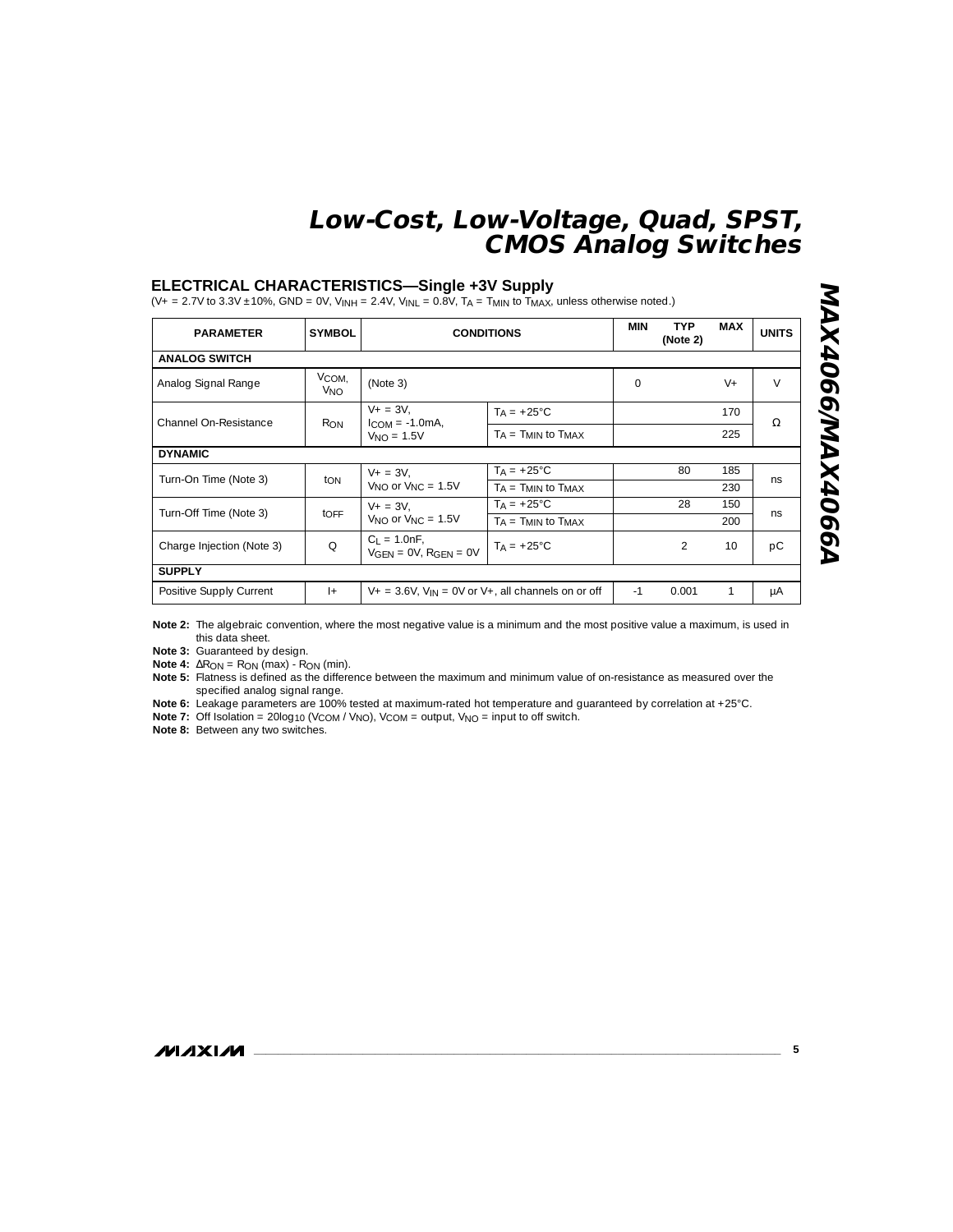

**MAXIM**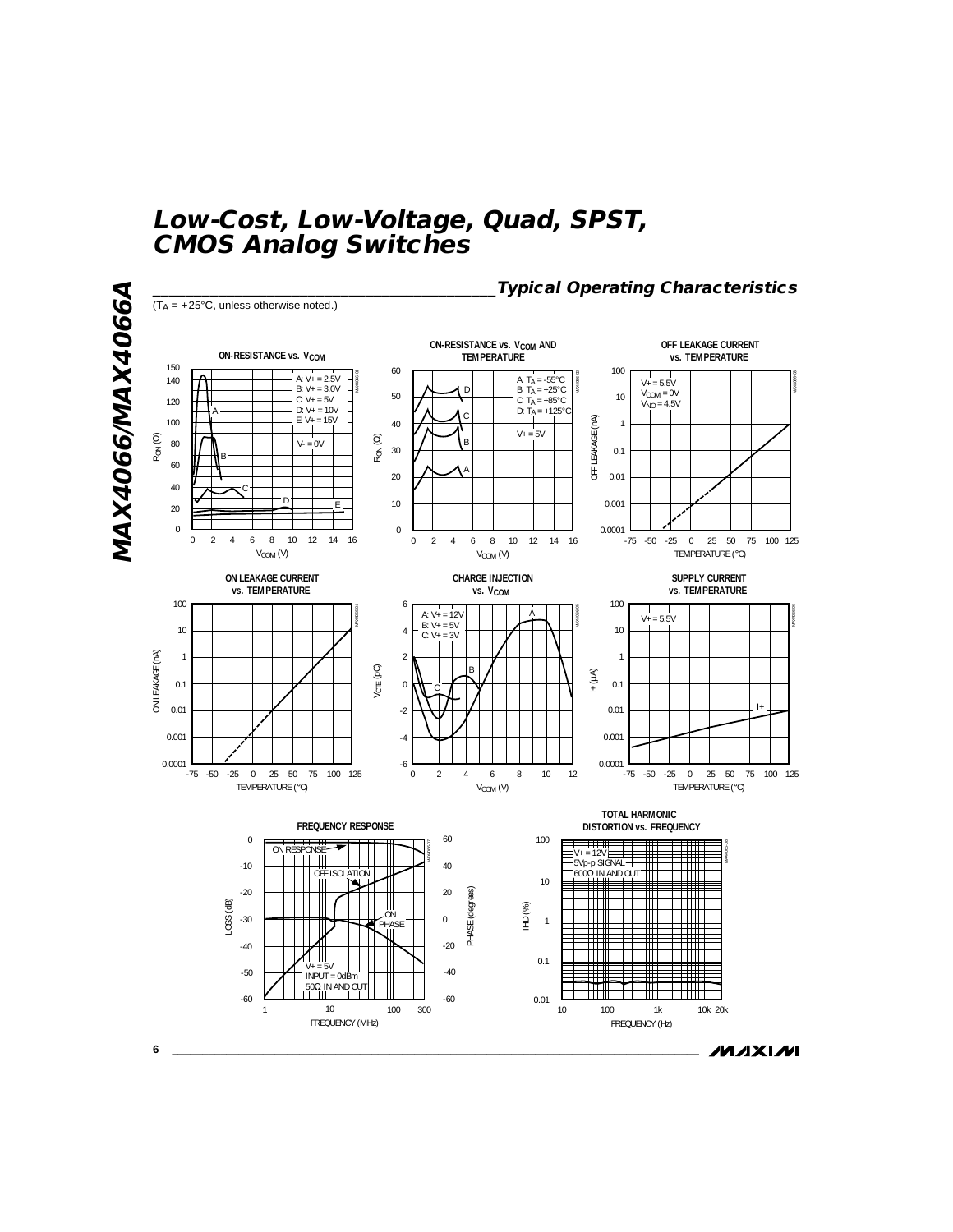## **\_\_\_\_\_\_\_\_\_\_\_\_\_\_\_\_\_\_\_\_\_\_\_\_\_\_\_\_\_\_\_\_\_\_\_\_\_\_\_\_\_\_\_\_\_\_\_\_\_\_\_\_\_\_\_\_\_\_\_\_\_\_Pin Description**

|                | <b>PIN</b>   | <b>NAME</b> | <b>FUNCTION</b>                                      |  |
|----------------|--------------|-------------|------------------------------------------------------|--|
| DIP/SO         | QSOP         |             |                                                      |  |
| 1, 3, 8, 11    | 1, 4, 9, 13  | $NO1-NO4$   | Analog Switch Normally Open Terminal (bidirectional) |  |
| 2, 4, 9, 10    | 2, 5, 10, 12 | COM1-COM4   | Analog Switch Common Terminal (bidirectional)        |  |
|                | 3.11         | N.C.        | Not internally connected                             |  |
| 13, 5, 6, 12   | 15, 6, 7, 14 | $IN1-N4$    | Logic Control Inputs                                 |  |
| $\overline{7}$ | 8            | <b>GND</b>  | Ground                                               |  |
| 14             | 16           | $V +$       | Positive Supply Voltage                              |  |

# **N990tXUVV990tXUVV MAX4066/MAX4066A**

#### **\_\_\_\_\_\_\_\_\_\_Applications Information**

#### **Overvoltage Protection**

Proper power-supply sequencing is recommended for all CMOS devices. Do not exceed the absolute maximum ratings, because stresses beyond the listed ratings may cause permanent damage to the devices. Always sequence V+ on first, followed by the logic inputs. If power-supply sequencing is not possible, add two small signal diodes in series with supply pins for overvoltage protection (Figure 1). Adding diodes reduces the analog signal range to 1V below V+ and 1V above GND, but low switch resistance and low leakage characteristics are unaffected. Device operation is unchanged, and the difference between V+ and GND should not exceed 17V.



Figure 1. Overvoltage Protection Using Two External Blocking Diodes

#### **MAXIM**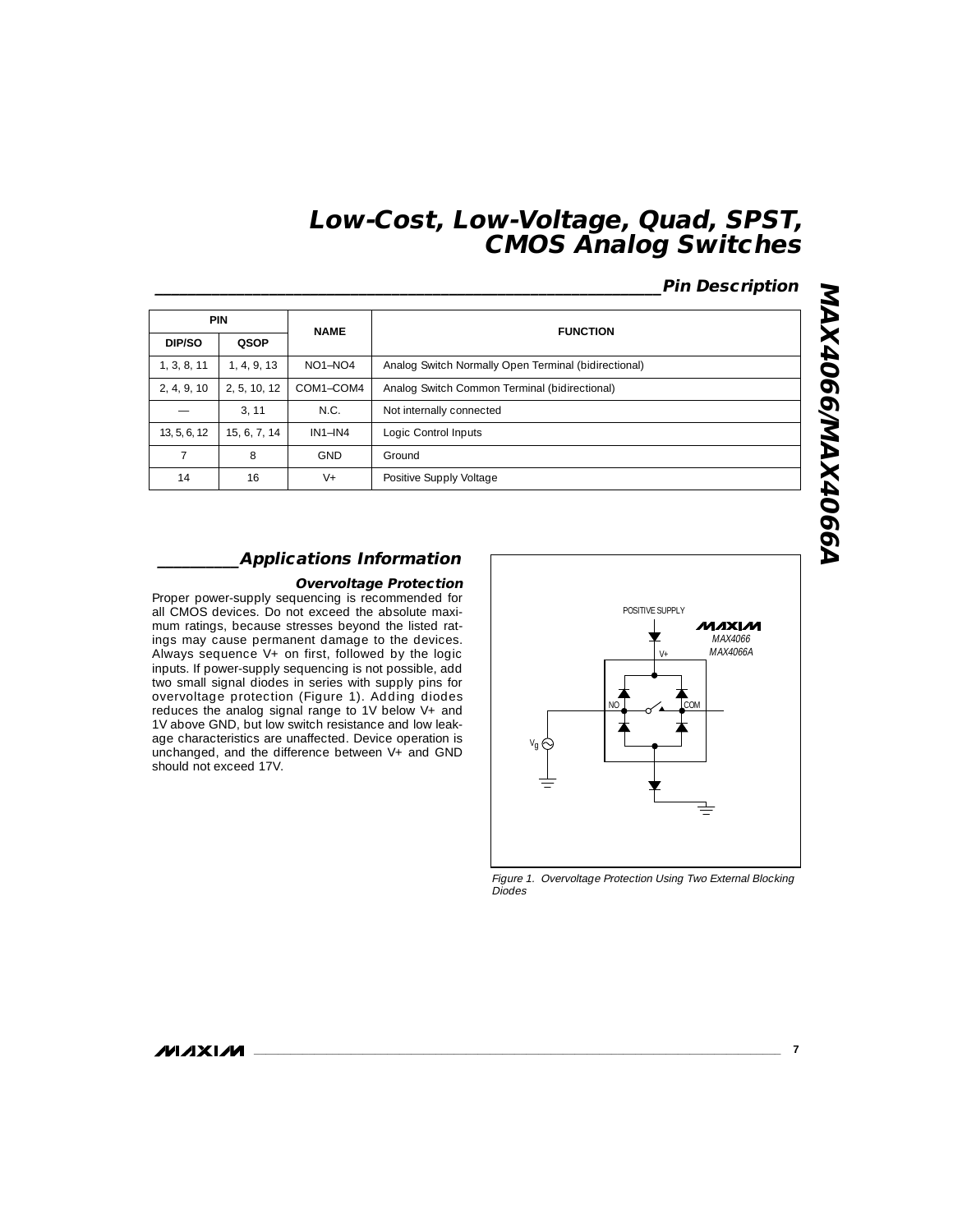

Figure 2. Switching Time



Figure 3. Charge Injection

**MAXIM**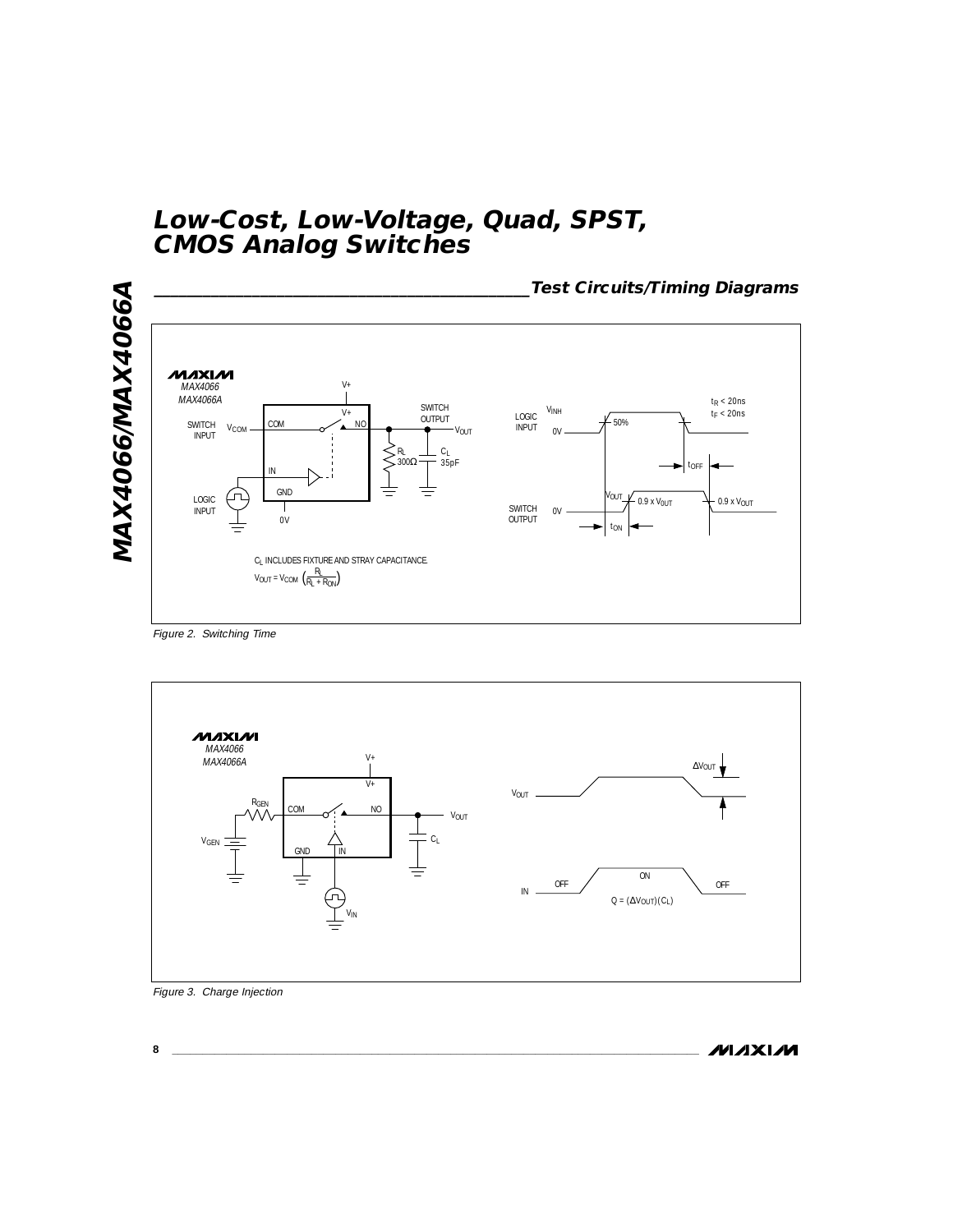**MAXIM** MAX4066  $V_{+}$  10nF MAX4066A SIGNAL V+ GENERATOR 0dBm COM  $\frac{Q}{\equiv}$  $rac{Q}{T}$ VINL OR  $\ensuremath{\mathsf{V}}_{\mathsf{INH}}$ IN COM  $R_L \geqslant \frac{1}{100}$ GND Ş RL ≡



Figure 4. Off Isolation/On-Channel Bandwidth

Figure 5. Crosstalk



Figure 6. Channel Off/On Capacitance

**MAXIM**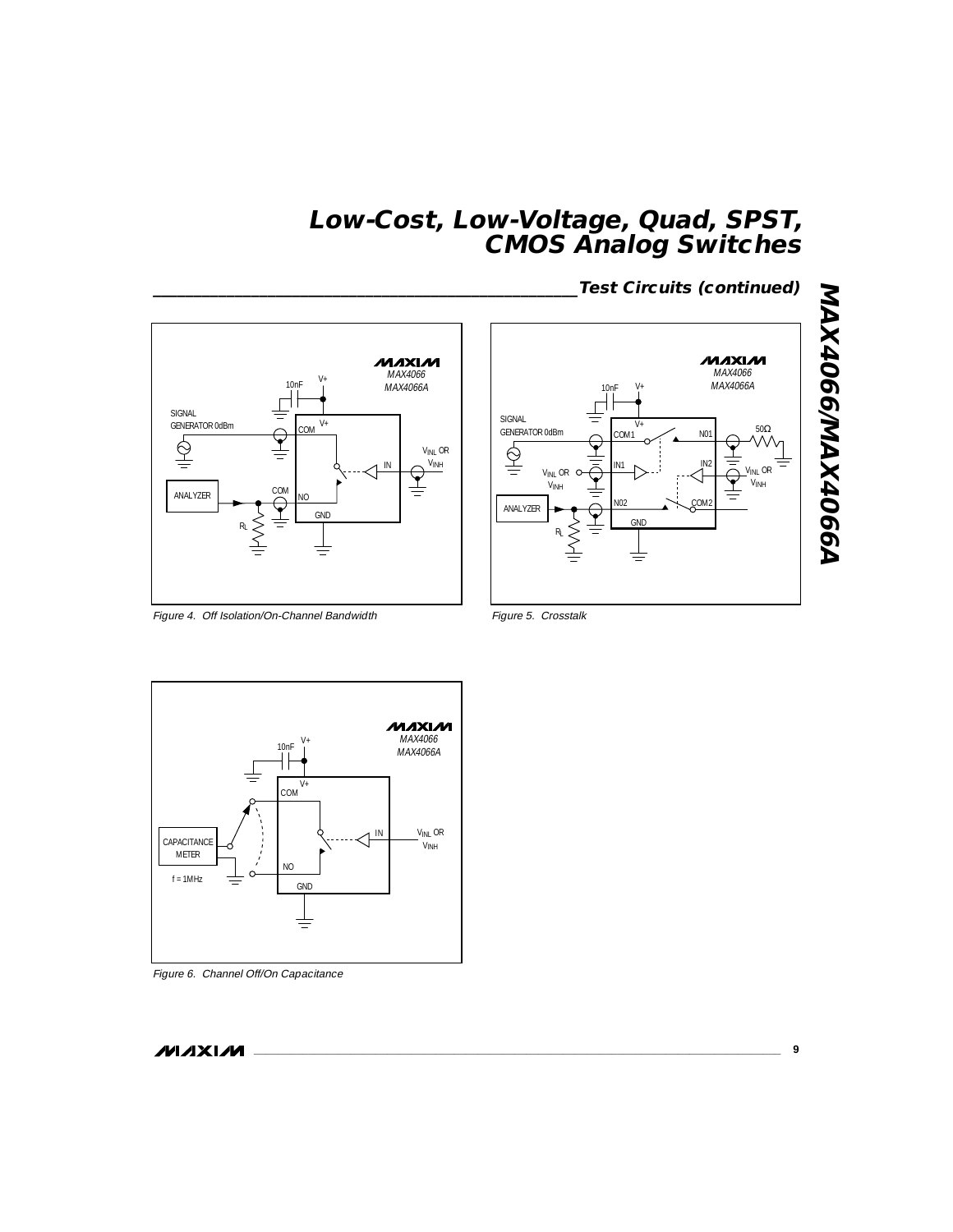MAX4066/MAX4066A **MAX4066/MAX4066A**

| <b>PART</b> | <b>TEMP. RANGE</b>                    | <b>PIN-PACKAGE</b> |
|-------------|---------------------------------------|--------------------|
| MAX4066EPD  | -40°C to +85°C                        | 14 Plastic DIP     |
| MAX4066ESD  | -40°C to +85°C                        | 14 Narrow SO       |
| MAX4066MJD  | -55 $^{\circ}$ C to +125 $^{\circ}$ C | 14 CERDIP**        |
| MAX4066ACPD | $0^{\circ}$ C to +70 $^{\circ}$ C     | 14 Plastic DIP     |
| MAX4066ACSD | $0^{\circ}$ C to +70 $^{\circ}$ C     | 14 Narrow SO       |
| MAX4066ACFF | $0^{\circ}$ C to +70 $^{\circ}$ C     | 16 OSOP            |
| MAX4066AC/D | $0^{\circ}$ C to +70 $^{\circ}$ C     | Dice*              |
| MAX4066AFPD | -40°C to +85°C                        | 14 Plastic DIP     |
| MAX4066AESD | -40°C to +85°C                        | 14 Narrow SO       |
| MAX4066AFFF | -40°C to +85°C                        | 16 OSOP            |
| MAX4066AMJD | -55 $^{\circ}$ C to +125 $^{\circ}$ C | 14 CERDIP**        |

\* Contact factory for dice specifications.

\*\* Contact factory for availability.



TRANSISTOR COUNT: 69 SUBSTRATE CONNECTED TO V+

**MAXIM**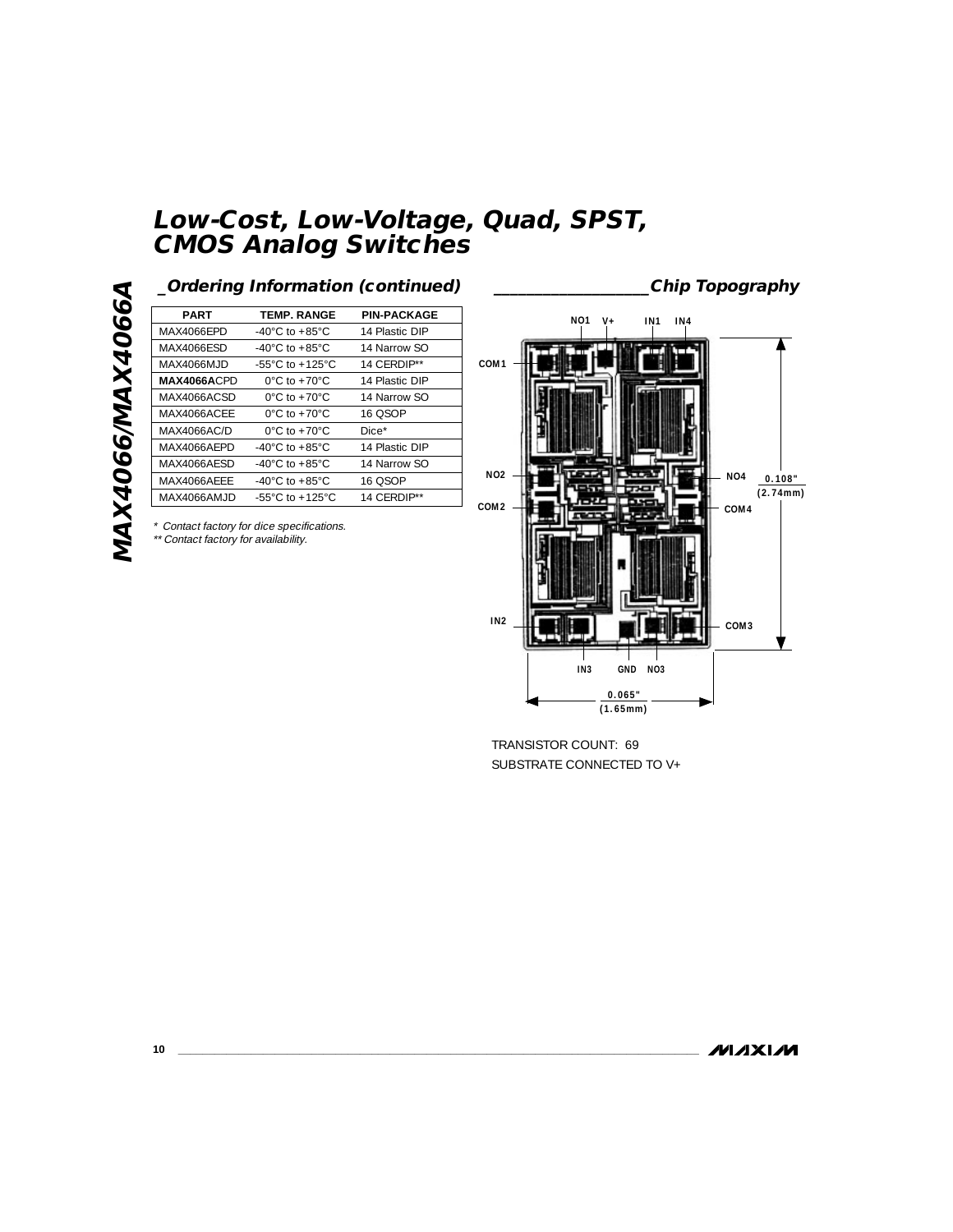

**MAXIM** 

**NAX4066/MAX4066A MAX4066/MAX4066A**